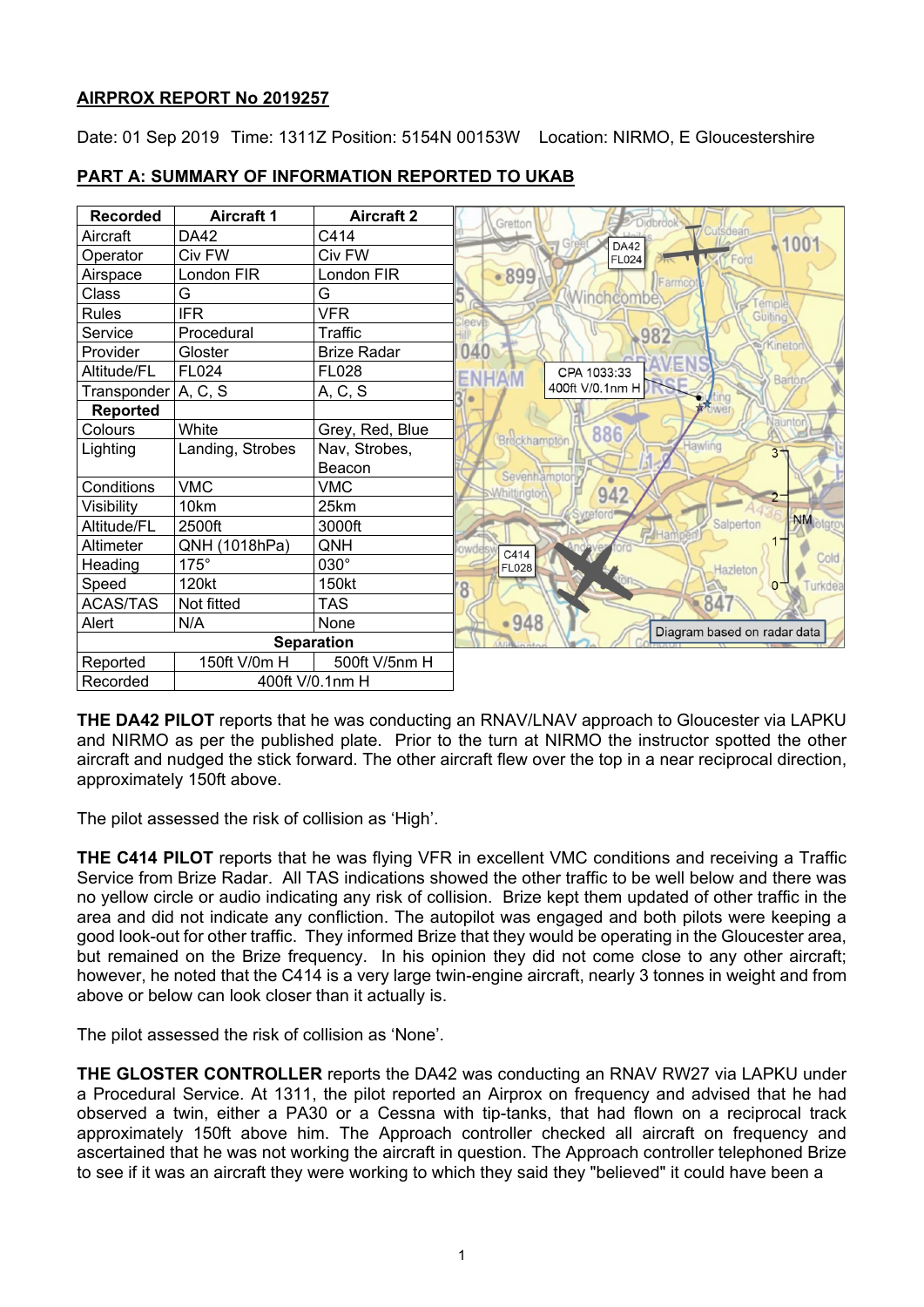C414 although this cannot be verified. Brize informed him that they had been working it but had recently told him to squawk 7000 and freecall en-route. No Traffic Information had been passed to Gloster ATC. The DA42 reported that he was at 2500ft on QNH 1018. On a subsequent conversation with the pilot of the C414, he informed the controller that he didn't think it could have been him because he was at 3500ft in the area. The Gloucester radar was not working at the time.

**THE BRIZE LARS CONTROLLER** reports he was providing a Traffic Service to the C414 who were routing approximately 10nm east of Gloucestershire airport. There were multiple tracks in the area and he provided Traffic Information. At 1311z the C414 pilot asked to change frequency, so he told him to squawk 7000 and continue en-route. Shortly afterwards Gloster ATC rang to ask whether he was controlling the C414, he told them it had been released en-route and they advised that one of their aircraft had reported an Airprox with it. He was not sure whether the C414 had been on his frequency at the time of the Airprox or not.

### **Factual Background**

The weather at Gloucestershire was recorded as follows:

METAR EGBJ 011450Z 30013KT 9999 SCT044 18/07 Q1019=

#### **Analysis and Investigation**

### **Military ATM**

The C414 was on a navigation exercise routing via NAXAT and was in receipt of a Traffic Service from Brize LARS. 10nm east of Gloucester, the DA42 reported coming within 150ft of an aircraft on a reciprocal heading. The C414 pilot reported no close proximity events in their report. In the minutes leading up to this incident, the Brize LARS controller had called numerous conflictors to the C414 pilot. At the time of the last piece of Traffic Information the DA42 was approximately 10nm away and not a factor. However, the geometry of the aircraft was such that at 1309:26 the separation between the aircraft decreased to less than 5nm. Traffic Information was passed 17sec later by which point separation had decreased to 3.6nm and 500ft.



Figure 1 – 1309:43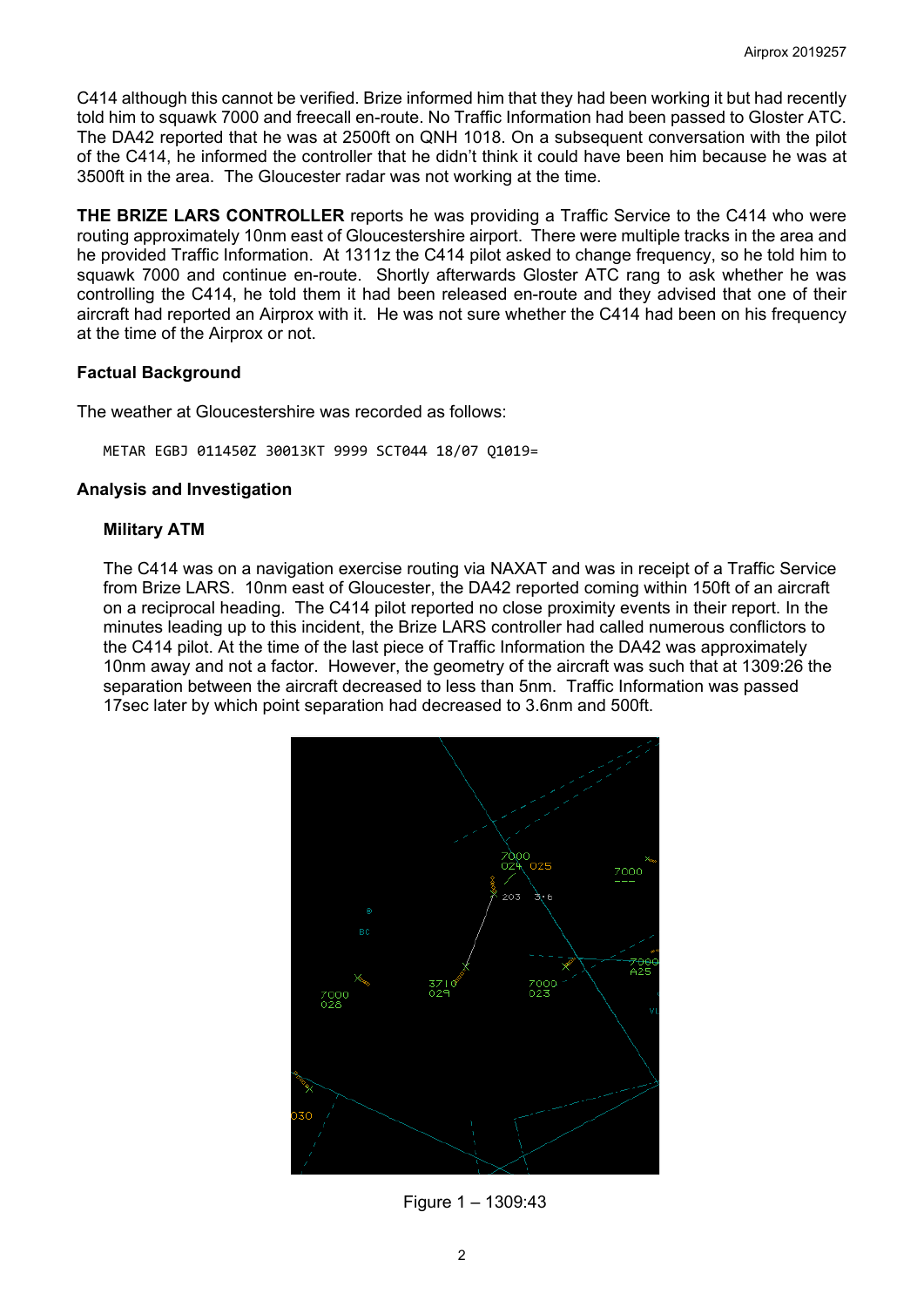

CPA occurred 50sec later and was measured at 0.1nm and 400ft. 20sec after CPA the C414 requested a frequency change and no mention was made of a close proximity event.

Figure 2 – 1310:33 CPA

The Brize LARS Controller noted their workload as high-to-medium and the initial request for a Traffic Service from the C414 had been declined due to controller workload. Analysis of the R/T transcript shows that in the minutes leading up to this incident there were no R/T transmissions but it is not known why Traffic Information was not passed earlier. That said, Traffic Information was passed to the C414 at a range of 3.6nm therefore the controller discharged their duty correctly, albeit later than would normally be the case.

## **UKAB Secretariat**

The DA42 and C414 pilots shared an equal responsibility for collision avoidance and not to operate in such proximity to other aircraft as to create a collision hazard<sup>[1](#page-2-0)</sup>. If the incident geometry is considered as head-on or nearly so then both pilots were required to turn to the right<sup>2</sup>.

#### **Summary**

 $\overline{\phantom{a}}$ 

An Airprox was reported when a DA42 and a C414 flew into proximity 10nm east Gloucestershire airport at 1311hrs on Sunday 1<sup>st</sup> September 2019. The DA42 pilot was operating under IFR in VMC and in receipt of a Procedural Service from Gloucestershire ATC. The C414 pilot was operating under VFR in VMC and in receipt of a Traffic Service from Brize Radar.

<span id="page-2-0"></span><sup>1</sup> SERA.3205 Proximity. MAA RA 2307 paragraphs 1 and 2.

<span id="page-2-1"></span><sup>2</sup> SERA.3210 Right-of-way (c)(1) Approaching head-on. MAA RA 2307 paragraph 13.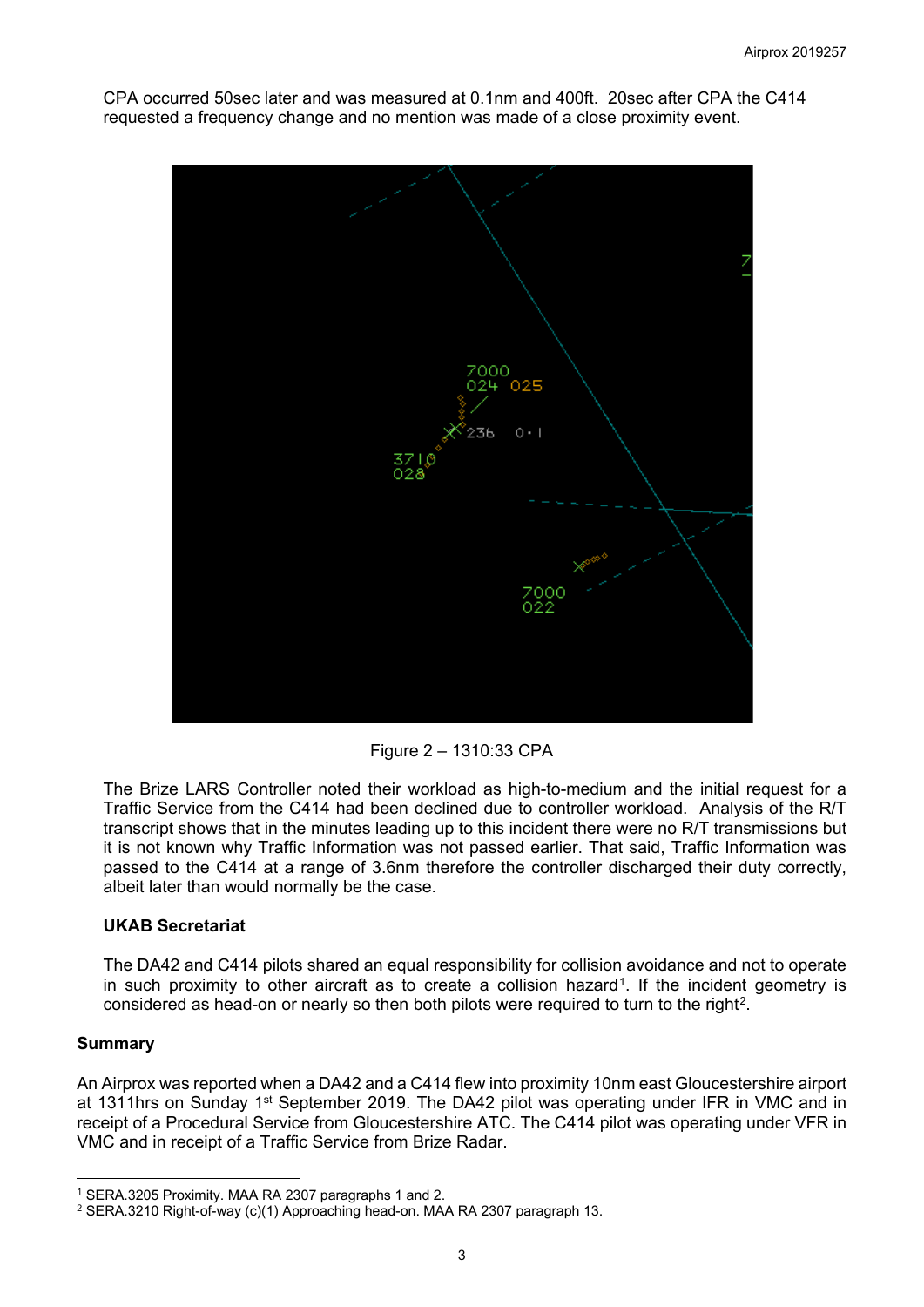# **PART B: SUMMARY OF THE BOARD'S DISCUSSIONS**

Information available consisted of reports from the pilots of both aircraft, transcripts of the relevant RT frequencies, radar photographs/video recordings, reports from the air traffic controllers involved and reports from the appropriate ATC operating authorities. Relevant contributory factors mentioned during the Board's discussions are highlighted within the text in bold, with the numbers referring to the Contributory Factors table displayed in Part C.

The Board first looked at the actions of the DA42 pilot. He was receiving a Procedural Service from Gloster ATC, who were not using their radar, did not know about the C414 and so could not pass any Traffic Information. The DA42 was not fitted with a CWS and so the pilot had no prior knowledge that the C414 was there until he saw it. At CPA, the radar recording showed 400ft separation but the pilot estimated only 150ft. Members wondered whether the surprise factor and the fact that the C414 was a relatively large aircraft had contributed to his concern that it was closer than it actually was (**CF1**).

The C414 pilot was receiving a Traffic Service from Brize and was given Traffic Information on the DA42. Furthermore, he could probably see it on his TAS but, because the DA42 was indicating 500ft below, he was not concerned by the proximity. That being said, some members felt that it would have been good airmanship to have avoided the NIRMO reporting point (which would have probably been displayed on the C414's Garmin navigation equipment) given that it was likely that the C414 pilot could have surmised that the DA42 was conducting an IFR approach.

The Board then briefly discussed the actions of the controllers, the Brize controller gave Traffic Information to the C414 pilot, but the Gloucester controller did not know that the C414 was there and so could not pass Traffic Information to the DA42 pilot. Members briefly discussed whether Brize should have given Traffic Information to the Gloster controller, but noted that the DA42 was squawking 7000 and so the Brize controller would not have known Gloucestershire were controlling it. There followed a discussion about why Gloucestershire did not have conspicuity squawks, although they did not have SSR and so it would not be beneficial to them, if they had conspicuity squawks then this would alert other controlling agencies to their traffic. The Board therefore resolved to make a recommendation that Gloucester consider applying for an SSR transponder conspicuity code.

Finally, the Board considered the risk and was of the view that, although the DA42 pilot was concerned by the proximity of the C414, the pilot of the C414 had seen the DA42 on his TAS and had received Traffic Information. As a result, members concluded that there had therefore been no risk of collision. Indeed, given the recorded vertical separation of 400ft, members considered that normal procedures, safety standards and parameters for VFR flight in Class G airspace had pertained; risk Category E.

## **PART C: ASSESSMENT OF CONTRIBUTORY FACTORS AND RISK**

#### Contributory Factors:

| 2019257                |                                    |                                                               |
|------------------------|------------------------------------|---------------------------------------------------------------|
| <b>Factor</b>          | <b>Description</b>                 | Amplification                                                 |
| <b>Flight Elements</b> |                                    |                                                               |
| • See and Avoid        |                                    |                                                               |
| Human Factors          | • Perception of Visual Information | Pilot was concerned by the proximity of the other<br>aircraft |

#### Degree of Risk: E.

Recommendation: Gloucester to consider applying for an SSR transponder conspicuity code.